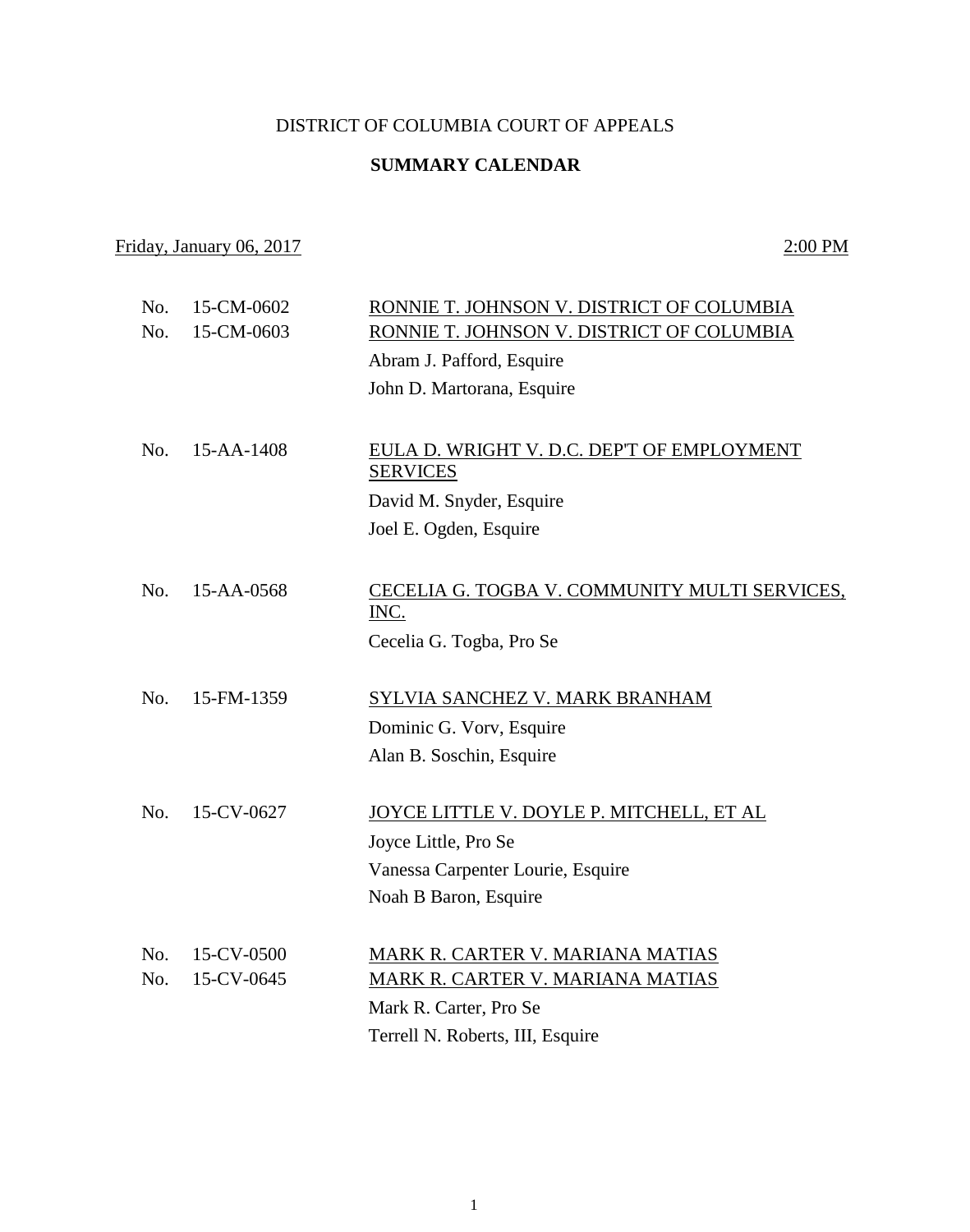| No.<br>16-CM-0053           | WALTER EDWARD FONTROY V. UNITED STATES                                                |
|-----------------------------|---------------------------------------------------------------------------------------|
|                             | William Charles Claiborne, III, Esquire                                               |
|                             | Jennifer B. Loeb, Esquire                                                             |
| No.<br>15-CT-0187           | ARTHUR LEE DICKERSON V. DISTRICT OF COLUMBIA                                          |
|                             |                                                                                       |
|                             | Thomas W. Ullrich, Esquire                                                            |
|                             | John D. Martorana, Esquire                                                            |
| No.<br>16-AA-0166           | ROBERT L. JOHNSON V. D.C. DEPEPARTMENTT OF<br><b>EMPLOYMENT SERVICES</b>              |
|                             | Robert L. Johnson, Pro Se                                                             |
|                             | Mark T. Krause, Esquire                                                               |
|                             |                                                                                       |
| No.<br>15-CV-0791           | ANTONETTE JEFFERSON V. SMITH PROPERTY<br>HOLDING CONSULATE, LLC                       |
|                             | Antonette Jefferson, Pro Se                                                           |
|                             | William Cannon, III, Esquire                                                          |
|                             |                                                                                       |
| 15-CV-0018<br>No.           | ANGELA L. YANCEY V. DISTRICT OF COLUMBIA                                              |
|                             | Melinda Van Lowe, Esquire                                                             |
|                             | James C. McKay, Jr., Esquire                                                          |
|                             |                                                                                       |
| No.<br>16-BG-0471           | IN RE: TOAN Q. THAI, BOARD DOCKET NO. 14-BD-026<br><b>BAR REGISTRATION NO. 439343</b> |
|                             | Wallace E. Shipp, Jr., Esquire                                                        |
|                             | Toan Q. Thai, Pro Se                                                                  |
|                             |                                                                                       |
| Wednesday, January 18, 2017 | 2:00 PM                                                                               |
|                             |                                                                                       |

| No. 15-CM-1302 | <b>JAMAR BYRD V. UNITED STATES</b> |
|----------------|------------------------------------|
|                | William T. Morrison, Esquire       |
|                | Nicole L. Battle, Esquire          |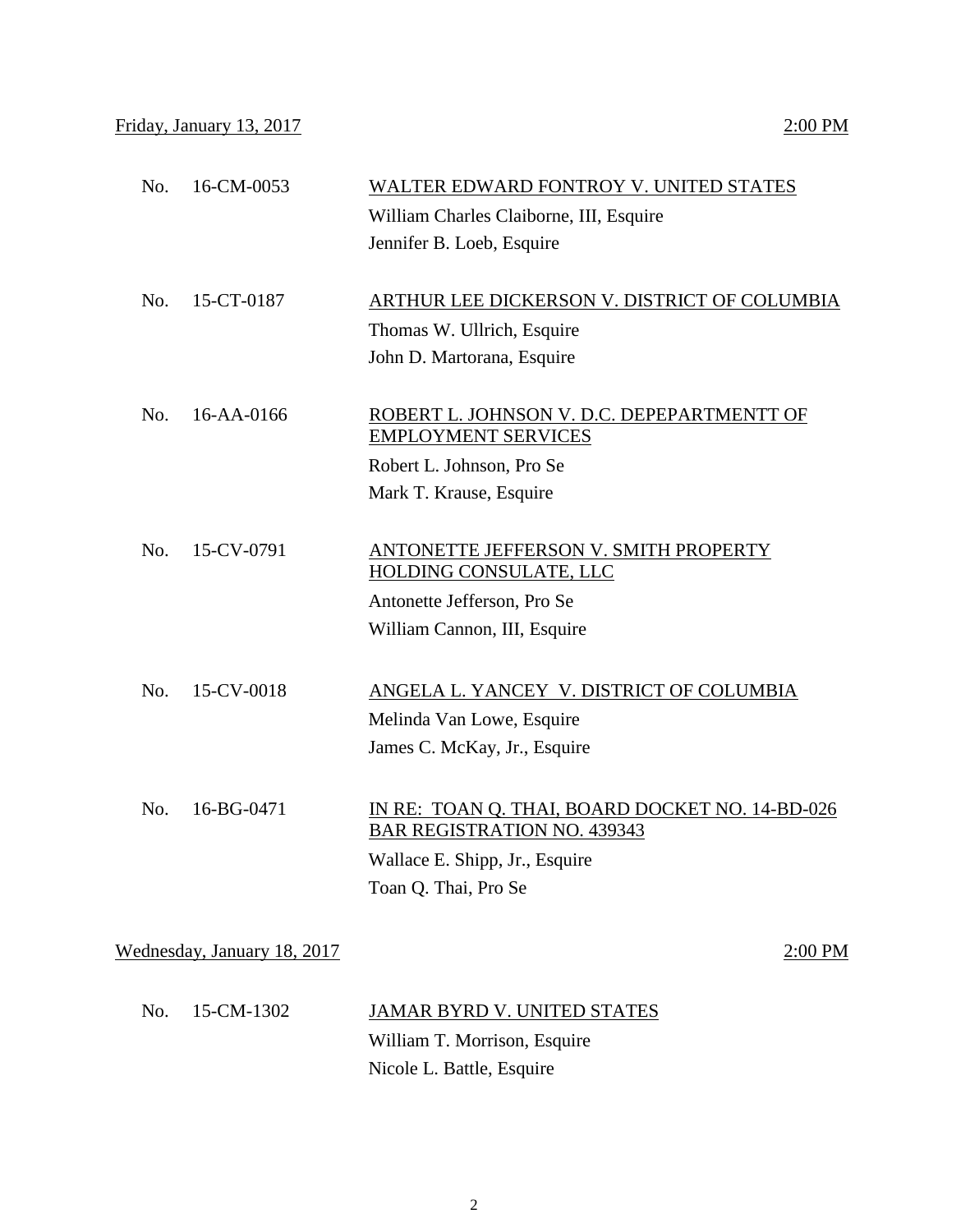| No. | 16-AA-0129                | NICHOLAS WEST V. D.C. DEP'T OF EMPLOYMENT<br><b>SERVICES</b>      |
|-----|---------------------------|-------------------------------------------------------------------|
|     |                           | David J. Kapson, Esquire                                          |
|     |                           | Christopher R. Costabile, Esquire                                 |
| No. | 14-FM-0380                | DANA RICHARD V. SARA MECHANIC                                     |
| No. | 14-FM-0577                | DANA RICHARD V. SARA MECHANIC                                     |
|     |                           | Dana Richard, Pro Se                                              |
|     |                           | Jeremy C. Doernberger, Esquire                                    |
| No. | 15-CV-1089                | KHADIJA DUMA V. WASHINGTON METROPOLITAN<br>AREA TRANSIT AUTHORITY |
|     |                           | Khadija Duma, Pro Se                                              |
|     |                           | Brendan H. Chandonnet, Esquire                                    |
| No. | 16-AA-0105                | LAWRENCE BROOKS V. D.C. DEP'T OF EMPLOYMENT<br><b>SERVICES</b>    |
|     |                           | Lawrence Brooks, Pro Se                                           |
|     |                           | Jose L. Estrada, Esquire                                          |
| No. | 12-CV-0892                | REBECCA C. BARNES V. OFFICE OF EMPLOYEE<br><b>APPEALS ET AL.</b>  |
|     |                           | Dalton J. Howard, Esquire                                         |
|     |                           | Holly M. Johnson, Esquire                                         |
|     | Tuesday, January 24, 2017 | 2:00 PM                                                           |
| No. | 14-AA-1312                | RUSSELL M. JONES V. D.C. TAXICAB COMMISSION                       |
|     |                           | Russell M. Jones, Pro Se                                          |
|     |                           | Noah B Baron, Esquire                                             |
|     |                           |                                                                   |
| No. | 16-CV-0256                | EVELYN FARMER-CELEY V. TCB FAIRLAWN<br>MARSHALL HOUSING, L.P.     |
|     |                           | Evelyn Farmer-Celey, Pro Se                                       |
|     |                           | Carol S. Blumenthal, Esquire                                      |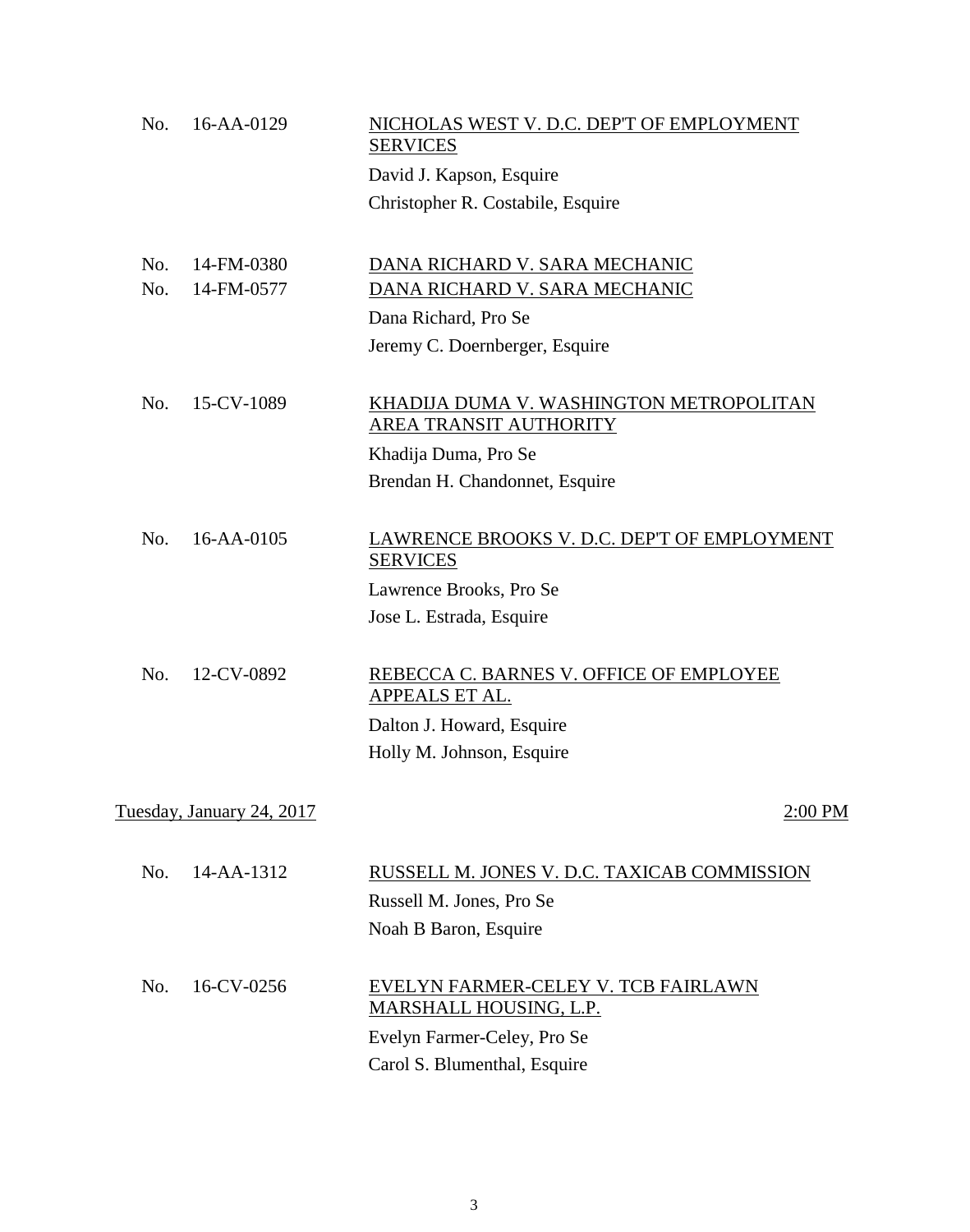| No. | 15-CM-1370               | REGINA A. WILKINS V. UNITED STATES                                                      |
|-----|--------------------------|-----------------------------------------------------------------------------------------|
|     |                          | Geneva G. Vanderhorst, Esquire                                                          |
|     |                          | Janani J. Iyengar, Esquire                                                              |
| No. | 14-CF-1134               | SALEEM ELAMIN V. UNITED STATES                                                          |
|     |                          | April E. Fearnley, Esquire                                                              |
|     |                          | Danielle M. Kudla, Esquire                                                              |
| No. | 16-CM-0202               | DAVID CHAPPELLE V. UNITED STATES                                                        |
|     |                          | Montrell L. Scaife, Esquire                                                             |
|     |                          | Janani J. Iyengar, Esquire                                                              |
| No. | 15-CF-1126               | HASAN J. GIVENS V. UNITED STATES                                                        |
|     |                          | Michael Bruckheim, Esquire                                                              |
|     |                          | Janani J. Iyengar, Esquire                                                              |
|     | Friday, January 27, 2017 | $2:00$ PM                                                                               |
|     |                          |                                                                                         |
| No. | 15-CM-0652               | MIRNA BONILLA V. UNITED STATES                                                          |
|     |                          | Karl Tetzlaff, Esquire                                                                  |
|     |                          | Monica P. Dolin, Esquire                                                                |
| No. | 15-PR-1143               | IN RE: FREDDIE SMITH; BRUCE E. GARDNER,<br><b>APPELLANT</b>                             |
|     |                          | Bruce E. Gardner, Pro Se                                                                |
| No. | 16-AA-0288               | STAR M. FOWLER V. D.C. DEP'T OF EMPLOYMENT<br><b>SERVICES</b>                           |
|     |                          | Krista N. DeSmyter, Esquire                                                             |
|     |                          | William H. Schladt, Esquire                                                             |
| No. | $16 - AA - 0280$         | FORT MYER CONSTRUCTION CORPORATION, ET AL.<br>V. D.C. DEPARTMENT OF EMPLOYMENT SERVICES |
|     |                          | Gerard J. Emig, Esquire                                                                 |
|     |                          | Allen J. Lowe, Esquire                                                                  |